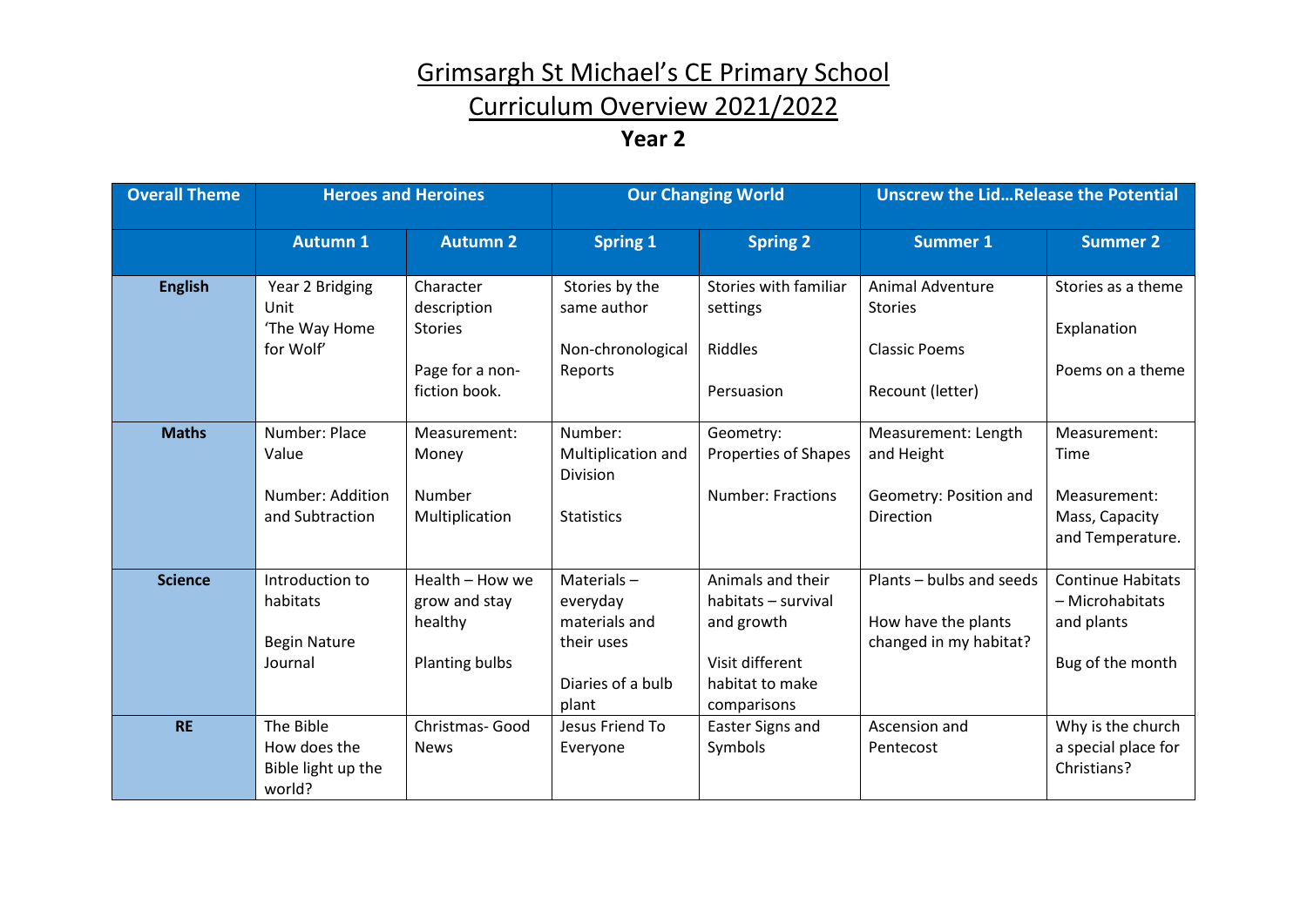# Grimsargh St Michael's CE Primary School

#### Curriculum Overview 2021/2022

|                  | Do people of other                      | The birth of Jesus- |                                        |                          |                                          |                     |
|------------------|-----------------------------------------|---------------------|----------------------------------------|--------------------------|------------------------------------------|---------------------|
|                  |                                         |                     |                                        |                          |                                          | Where do people     |
|                  | faiths have holy                        | The Light of the    |                                        |                          |                                          | of other faiths     |
|                  | books?                                  | world               |                                        |                          |                                          | worship?            |
| Geography        | Where our Heroes and Heroines come      |                     | The Local Area around us and comparing |                          |                                          |                     |
|                  | from! Naming four countries and capital |                     | Grimsargh to a town in Japan           |                          |                                          |                     |
|                  | cities of UK and surrounding seas.      |                     |                                        |                          |                                          |                     |
| <b>History</b>   | Medical Heroes - links to current NHS   |                     | Explorers that discovered the world    |                          | Important people with a growth mindset - |                     |
|                  | and past nurses (Florence Nightingale/  |                     | around us - Christopher Columbus/Neil  |                          | Athletes/Footballers (Tom Finney)        |                     |
|                  | Mary Seacole)                           |                     | Armstrong                              |                          |                                          |                     |
| Art              | Harvest - Painting                      | Christmas card to   | Grimsargh/Vikings                      | <b>Mothering Sunday</b>  | Summer topic Printing -                  | Growth mindset      |
|                  | Van Gogh, Klimt,                        | print - Kandinsky   | Topic theme -                          | card-Textiles-           | create a printing block -                | Link to aspirations |
|                  | <b>Klee Pollock</b>                     | concentric circles  | wetlands/                              | decorating fabric,       | topic themed Andy                        | and hopes for the   |
|                  | thick and thin                          | pastel drawing.     | Water theme                            | Zandra Rhodes            | Warhol                                   | future.             |
|                  | paint colour,                           | Candle card -       | painting wax                           | <b>Gift Sculpture</b>    | painting in the style of                 | Self-portrait       |
|                  | pattern form-                           | weaving skills,     | resist/overlaying -                    | bending wire Calder      | Dufy - add collage                       | photos Digital      |
|                  | basket and fruit                        | ancient crafts      | David Hockney                          | Hepworth                 | textiles change the                      | artwork cut and     |
|                  | collage                                 | Calendar collage    | Local area                             | Giacometti               | media - topic theme                      | rearrange           |
|                  | <b>Local heroes-NHS</b>                 | shapes form         | Landscapes                             |                          |                                          |                     |
|                  | drawing and                             | cutting - Matisse   | painting                               |                          |                                          |                     |
|                  | painting                                |                     | Artwork linked to                      |                          |                                          |                     |
|                  | <b>Various Portrait</b>                 |                     | mindfulness week                       |                          |                                          |                     |
|                  | artists                                 |                     |                                        |                          |                                          |                     |
| <b>DT</b>        | Fighting fit food                       |                     | Topic - Explorers                      | Easter card -            | Puppets - theme linked                   |                     |
|                  | categories link                         |                     | Vehicles                               | Moving mechanisms        |                                          |                     |
|                  | food heroes                             |                     |                                        |                          |                                          |                     |
| <b>Computing</b> | Coding                                  | Questioning         | Effective                              | Spreadsheets             | Questioning                              | Presenting ideas    |
|                  |                                         |                     | Searching                              |                          |                                          |                     |
|                  | <b>Online Safety</b>                    |                     |                                        | <b>Creating Pictures</b> |                                          | <b>Making Music</b> |
|                  |                                         |                     |                                        |                          |                                          |                     |
| <b>Music</b>     | Hands, Feet, Heart                      | Ho Ho Ho            | I Wanna Play in a                      | Zootime                  | Friendship Song                          | Reflect, Rewind,    |
|                  |                                         |                     | <b>Band</b>                            |                          |                                          | Replay              |
|                  |                                         |                     |                                        |                          |                                          |                     |